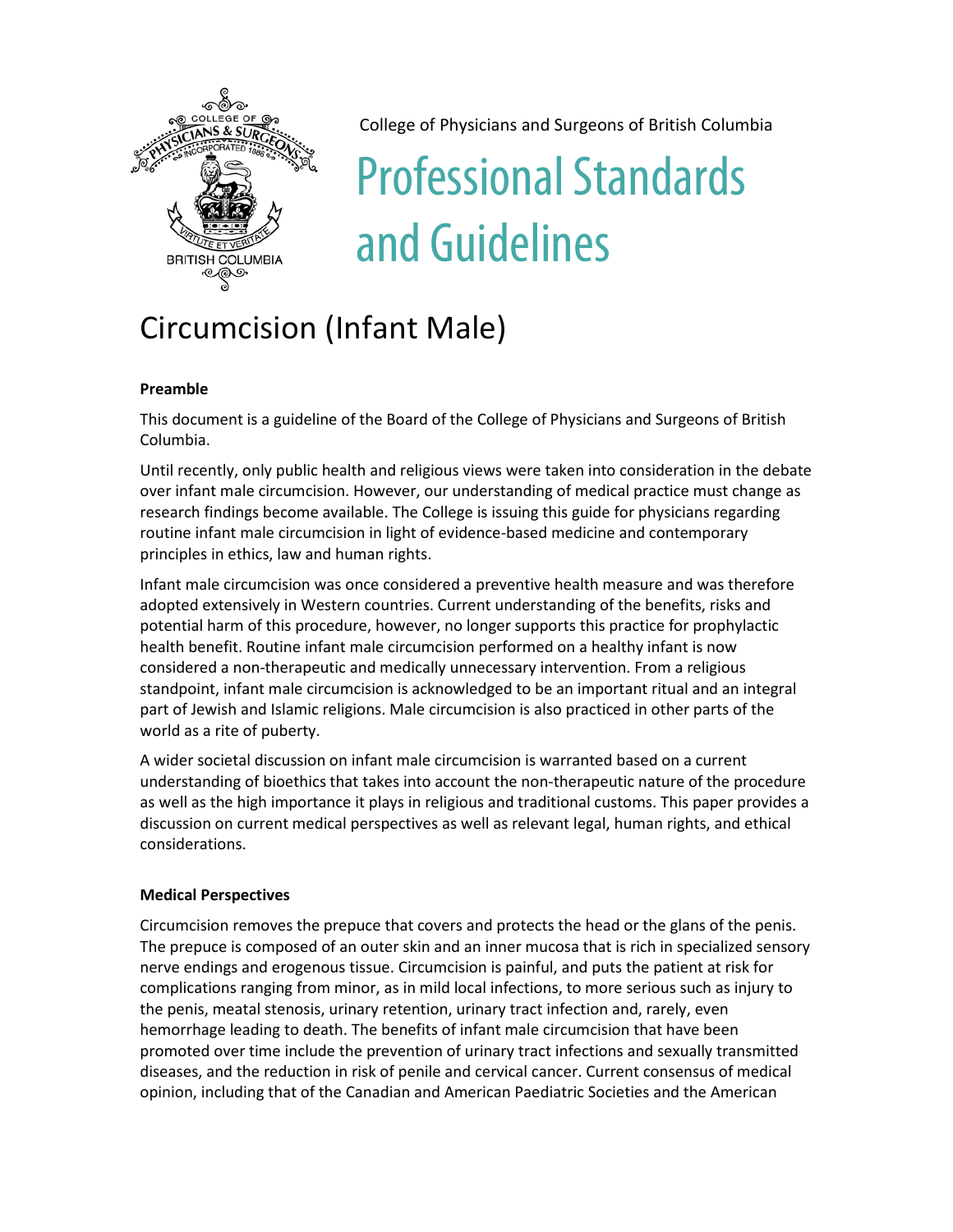Urological Society, is that there is insufficient evidence that these benefits outweigh the potential risks. That is, routine infant male circumcision, i.e. routine removal of normal tissue in a healthy infant, is not recommended.

#### **Legal Considerations**

To date, the legality of infant male circumcision has not been tested in the Courts. It is thus assumed to be legal if it is performed competently, in the child's best interest, and after valid consent has been obtained.

At all times the physician must perform the procedure with competence and at all times, the parent and physician must act in the best interests of the child. Signed parental consent for any treatment is assumed to be valid if the parent understands the nature of the procedure and its associated risks and benefits. However, proxy consent by parents is now being questioned. Many believe it should be limited to consent for diagnosis and treatment of medical conditions, and that it is not relevant for non-therapeutic procedures.

#### **Human Rights Considerations**

The matter of infant male circumcision is particularly difficult in regards to human rights, as it involves consideration of the rights of the infant as well as the rights of the parents.

Under the Canadian Charter of Rights and Freedoms and the United Nations Universal Declaration of Human Rights, an infant has rights that include security of person, life, freedom and bodily integrity. Routine infant male circumcision is an unnecessary and irreversible procedure. Therefore, many consider it to be "unwarranted mutilating surgery".

Many adult men are increasingly concerned about whether their parents had the right to give consent for infant male circumcision. They claim that an infant's rights should take priority over any parental rights to make such a decision. This procedure should be delayed to a later date when the child can make his own informed decision. Parental preference alone does not justify a non-therapeutic procedure.

Others argue that this stance violates the parents' right to religious or cultural expression, and that adherence to their religious and cultural practices would be in the best interests of the infant.

#### **Ethical Considerations**

Ethical considerations regarding infant male circumcision center on the welfare (or "best interests") of the infant and the potential benefit and harm associated with the procedure. Ethics points us to corrective vision, i.e. to question practices that have become routine, or which we take for granted.

Therefore, each request for the procedure should be carefully evaluated, and an agreement to perform the procedure should take into consideration the ethical principles of beneficence (duty to benefit), non-maleficence (do no harm), veracity (accurate information), autonomy (consent), and justice (fairness).

These principles are articulated in specific responsibility statements in the CMA *Code of Ethics*. Also included below are items relating to physicians rights and care of the patient.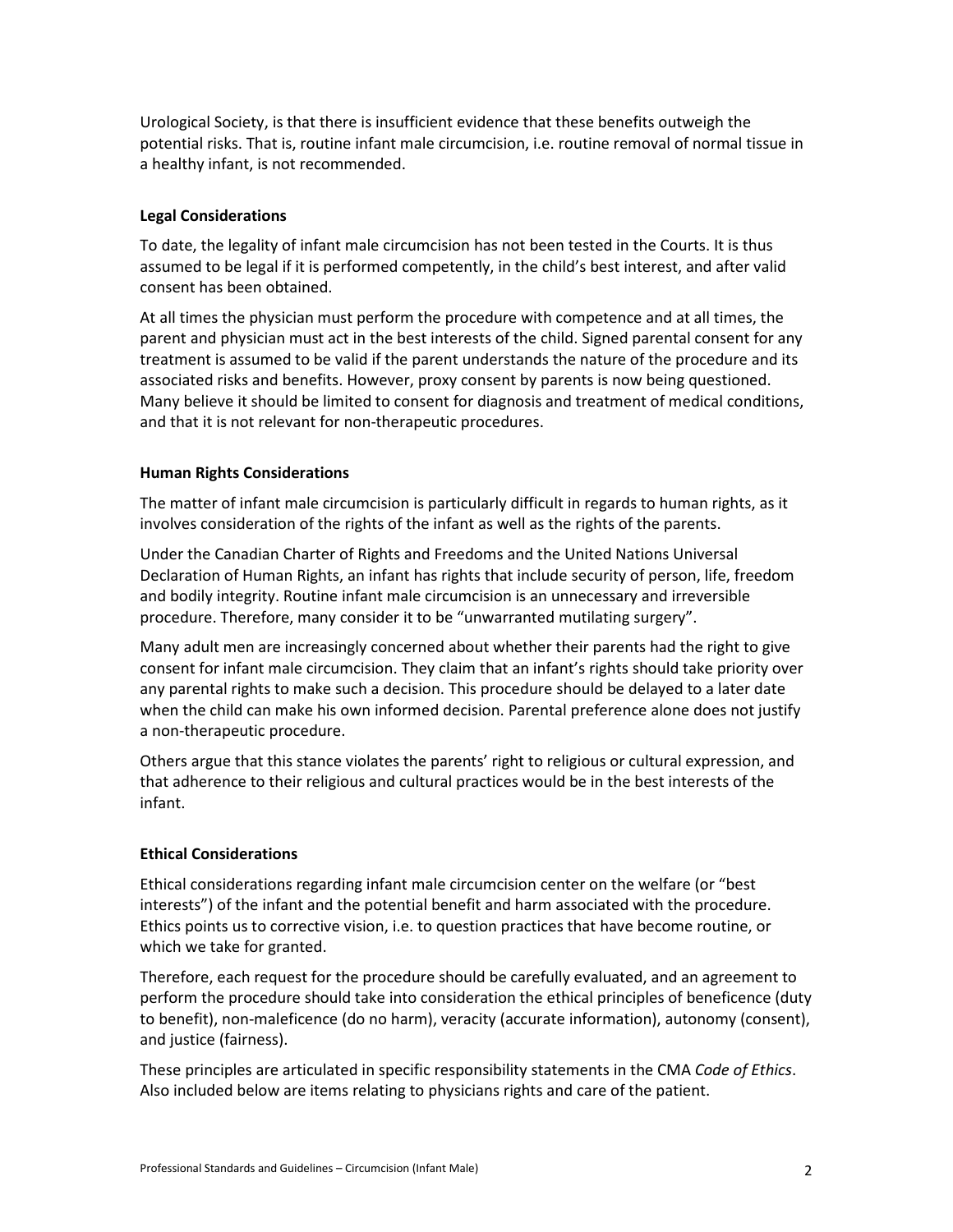#### **CMA** *Code of Ethics*

#### *Beneficence (duty to benefit)*

- 1. Consider first the well-being of the patient.
- 23. Recommend only those diagnostic and therapeutic procedures that you consider to be beneficial to your patient and not others…

**For Consideration:** Medical evidence is that the benefits of routine infant male circumcision do not outweigh the risks of complications from the procedure. Best interests also take into account the infant's social circumstances.

#### *Non-maleficence (do no harm)*

9. Refuse to participate in or support practices that violate basic human rights.

**For Consideration:** Routine infant male circumcision does cause pain and permanent loss of healthy tissue.

#### *Veracity (adequate information)*

22. Make every reasonable effort to communicate with your patients in such way that information exchanged is understood.

**For Consideration:** Discussion should include the new understanding that there is a lack of evidence of a real medical benefit in routine infant male circumcision, that it is nontherapeutic, and that only in rare situations is there any clinical indication for the procedure. Specifics of potential risks and complications should also be explained. It is important to ensure a meaningful discussion between physician and parents, and that the information provided is understood.

#### *Autonomy (informed consent)*

21. Provide your patients with the information they need to make informed decisions about their medical care, and answer their questions to the best of your ability.

**For Consideration:** Parents must be given accurate and impartial information to assist them in making an informed decision. The infant, the actual patient, is unable to give consent. Proxy consent by parents for a non-therapeutic procedure is debatable.

#### *Justice (fairness)*

41. Recognize that community, society and the environment are important factors in the health of individual patients.

**For Consideration:** Physicians should understand the basis for the request and consider the infant's social and cultural circumstances and what might be in the infant's best interest.

#### *Physician's Rights*

12. Inform your patient when your personal morality would influence the recommendation or practice of any medical procedure that the patient needs or wants.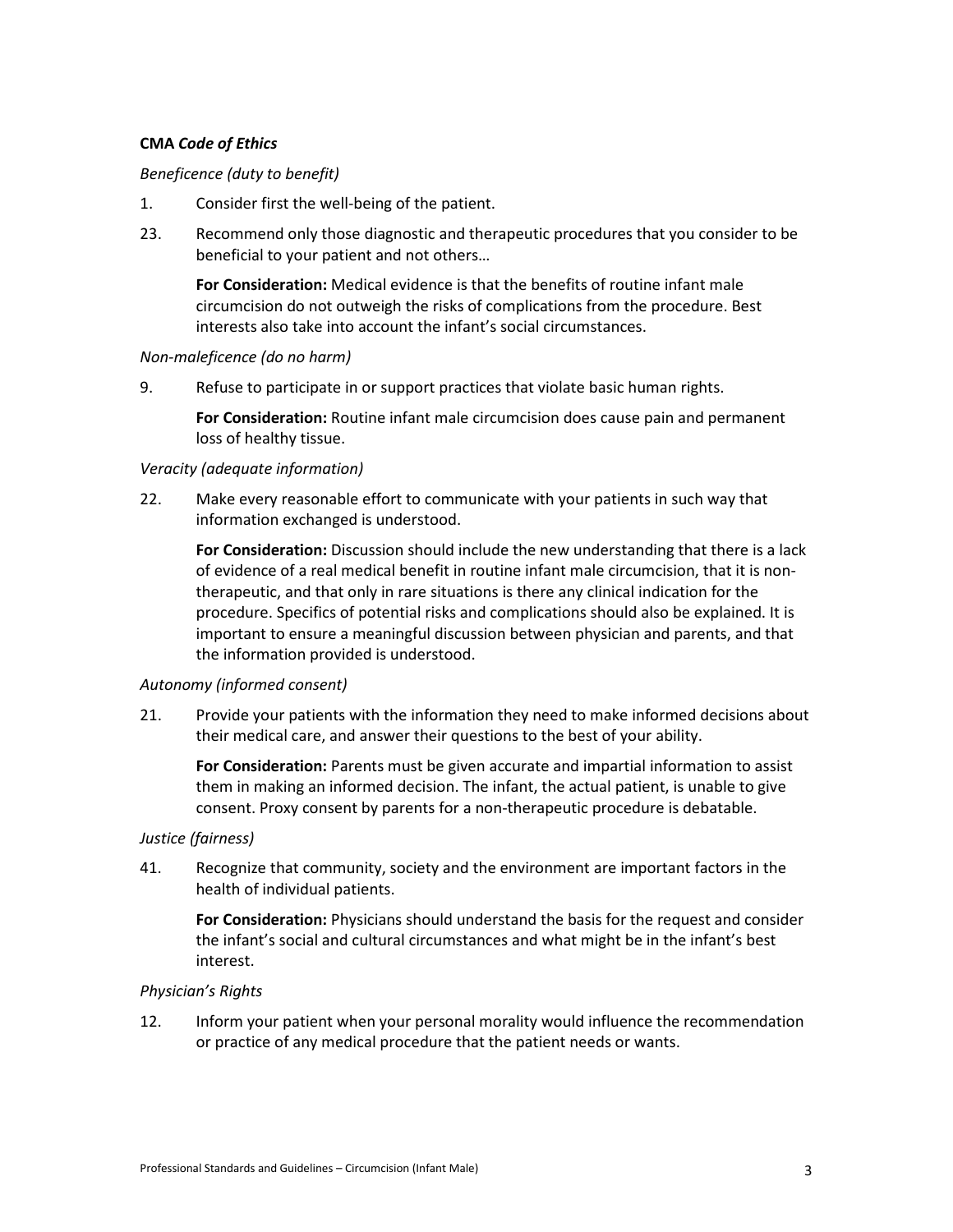**For Consideration:** If your personal beliefs dictate against infant male circumcision, this should be made known to your patients, with an offer of referral to another physician competent in performing the procedure.

#### *Care of the Patient*

- 3. Provide for appropriate care for your patient, including physical comfort and spiritual and psychosocial support.
- 5. Practice the art and science of medicine competently and without impairment.
- 15. Recognize your limitations and the competence of others, and, when indicated, recommend that additional opinions and services be sought.

**For Consideration:** As with any medical procedure, if for religious or cultural reasons you decide to perform an infant male circumcision, ensure that your skills are current. Expertise can be maintained only if a sufficient number of such circumcisions are performed.

#### **Recommendation**

Best medical practice includes the following standards of practice for physicians who are asked to circumcise male infants:

- Keep up-to-date on the issues surrounding infant male circumcision, including the therapeutic medical indications and legal and ethical issues.
- Advise parents that the current medical consensus is that routine infant male circumcision is not a recommended procedure; it is non-therapeutic and has no medical prophylactic basis; it is a cosmetic surgical procedure; current evidence indicates that previously-thought prophylactic public health benefits do not out-weigh the potential risks.
- Provide objective medical information about the risk of complications and potential harm in infant male circumcision.
- Discuss the new ethical considerations of infants' rights and proxy consent in a nontherapeutic procedure.
- Listen to parents and consider the basis of their request, which may be based on religious or cultural practices.

This paper is intended to help physicians use their professional judgement when a request is made for routine infant male circumcision. While parental preference is important, factors like the best available evidence regarding potential benefits and complications, alternatives to this intervention, the infant's best interest, and current understanding of bioethics should be taken into consideration.

You are not obliged to act upon a request to circumcise an infant, but you must discuss the medical evidence and the current thoughts in bioethics that dissuade you from performing this procedure. You must also inform the parents that they have the right to see another physician.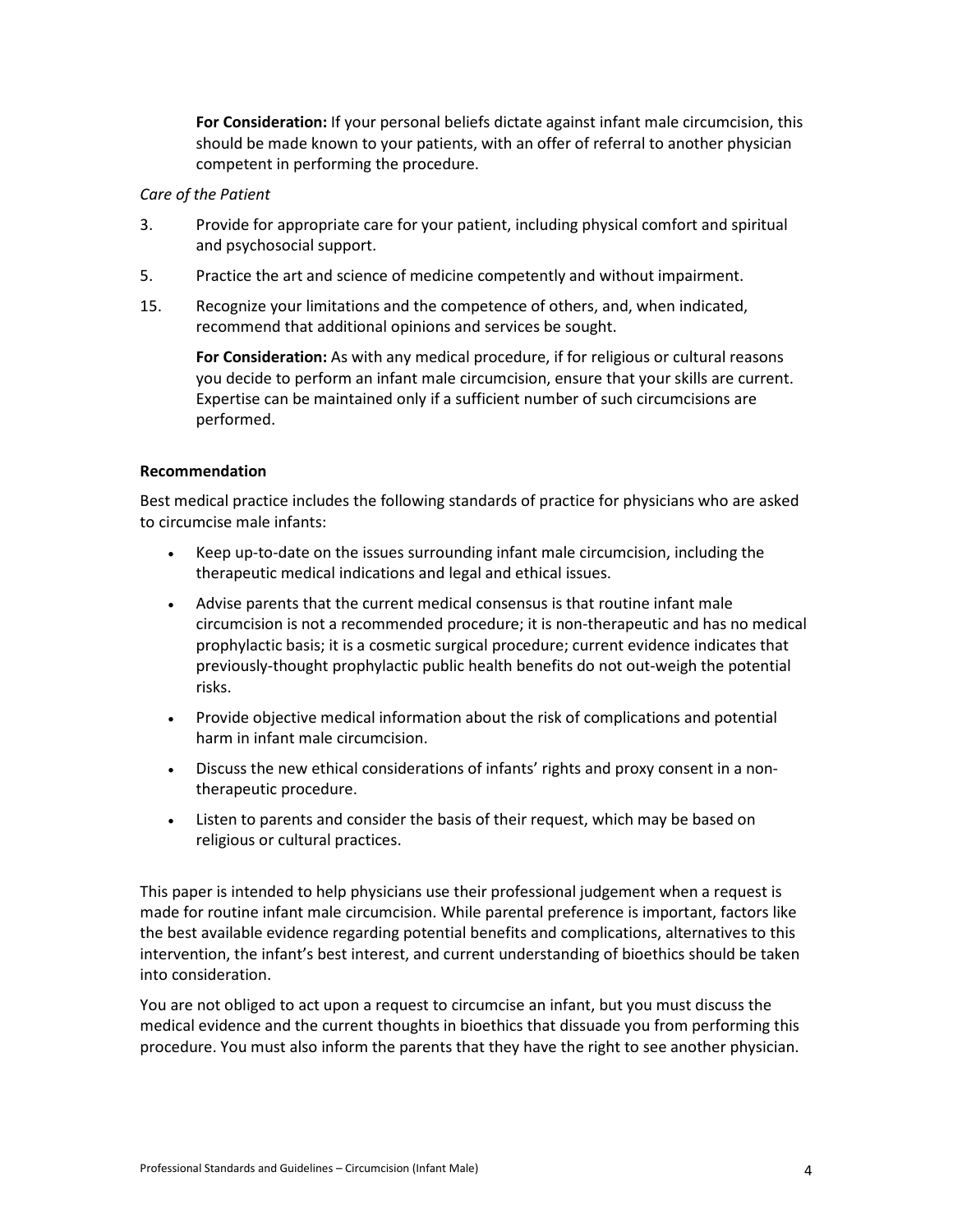If you decide to perform the procedure for religious, cultural or other reasons:

- Ensure that you have the necessary skills and experience, or ensure that the parents and child are referred to a physician who has these skills.
- Obtain valid consent from both parents and ensure that both parents sign a consent form.
- Provide the procedure under hygienic conditions with appropriate analgesia and aftercare.

#### **References**

American Academy of Pediatrics. Task force on Circumcision. Circumcision Policy Statement. Pediatrics 1999; 103: 686-693

British Medical Association Committee on Medical Ethics: The Law and Ethics of Male Circumcision –guidance for doctors, March 2003

Canadian Medical Association. Code of Ethics. Can Med Assoc J 1996; 155: 1176A-B

Canadian Paediatric Society. Neonatal circumcision revisited. Can Med Assoc J 1996: 154(6): 769-780

College of Physicians and Surgeons of BC. Code of Ethics. Policy Manual.

College of Physicians and Surgeons of Manitoba. Neonatal Circumcision. Winnipeg: College of Physicians and Surgeons of Manitoba 1997

College of Physicians and Surgeons of Saskatchewan. Caution against Circumcision of Newborn Male Infants. Feb 2002

Christakis DA, Harvey E, Zerr DM et al. A Trade-off Analysis of Routine Newborn Circumcision. Pediatrics 2000. 105: 246-249

Goodman J. Jewish Circumcision: an alternative perspective. BJU International 1999. 83: Suppl. 1, 22-27

Paton M. The Ethics of Circumcising Male Babies. The Bioethics Bulletin (June 1992). Edmonton, University of Alberta.

Richards D. Male Circumcision: Medical or Ritual? Journal of Law and Medicine 1996. 3:371-376 Somerville M. Altering Baby Boys' Bodies: the ethics of male circumcision. The Ethical Canary: Science, Society and Human Spirit. Toronto: Viking, 2000:202-219

Szaz T. Routine Neonatal Circumcision: Symbol of the Birth of the Therapeutic State. Journal of Medicine and Philosophy 1996:21:137-148